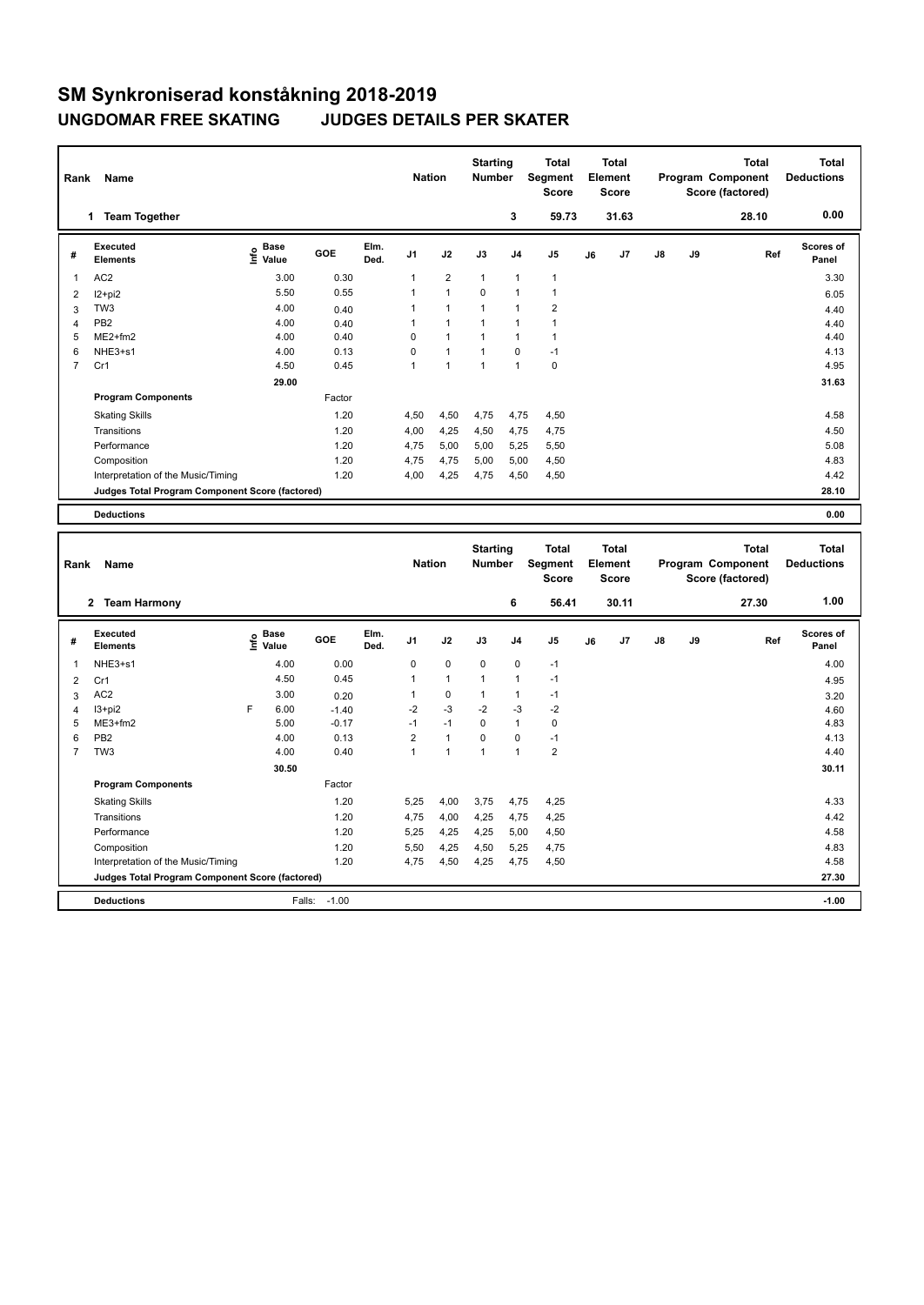## **SM Synkroniserad konståkning 2018-2019 UNGDOMAR FREE SKATING JUDGES DETAILS PER SKATER**

| Rank           | Name                                            |       |                      |              |              | <b>Nation</b>  |                | <b>Starting</b><br><b>Number</b> |                | <b>Total</b><br>Segment<br><b>Score</b> |    | <b>Total</b><br>Element<br><b>Score</b> |               |    | <b>Total</b><br>Program Component<br>Score (factored) | <b>Total</b><br><b>Deductions</b> |
|----------------|-------------------------------------------------|-------|----------------------|--------------|--------------|----------------|----------------|----------------------------------|----------------|-----------------------------------------|----|-----------------------------------------|---------------|----|-------------------------------------------------------|-----------------------------------|
|                | <b>Team Karisma</b><br>3                        |       |                      |              |              |                |                |                                  | 1              | 55.87                                   |    | 29.27                                   |               |    | 27.10                                                 | 0.50                              |
| #              | Executed<br><b>Elements</b>                     | Linfo | <b>Base</b><br>Value | GOE          | Elm.<br>Ded. | J <sub>1</sub> | J2             | J3                               | J <sub>4</sub> | J <sub>5</sub>                          | J6 | J7                                      | $\mathsf{J}8$ | J9 | Ref                                                   | <b>Scores of</b><br>Panel         |
| $\mathbf{1}$   | PB <sub>2</sub>                                 | F     | 4.00                 | $-0.40$      |              | $-2$           | $-1$           | $-1$                             | $-1$           | 0                                       |    |                                         |               |    |                                                       | 3.60                              |
| 2              | TW1                                             |       | 2.00                 | 0.20         |              | $\Omega$       | $\mathbf{1}$   | $\mathbf{1}$                     | $\mathbf{1}$   | $\overline{2}$                          |    |                                         |               |    |                                                       | 2.20                              |
| 3              | $12+pi3$                                        |       | 6.00                 | 0.60         |              | 1              | $\mathbf{1}$   | $\mathbf{1}$                     | $\mathbf 1$    | $\mathbf{1}$                            |    |                                         |               |    |                                                       | 6.60                              |
| 4              | AC <sub>2</sub>                                 |       | 3.00                 | 0.20         |              |                | $\mathbf{1}$   | $\Omega$                         | 0              | $\mathbf{1}$                            |    |                                         |               |    |                                                       | 3.20                              |
| 5              | $ME3+fm2$                                       |       | 5.00                 | 0.00         |              | $-2$           | $\mathbf 0$    | $\mathbf 0$                      | $\mathbf{1}$   | $\pmb{0}$                               |    |                                         |               |    |                                                       | 5.00                              |
| 6              | NHE3+s1                                         |       | 4.00                 | $-0.13$      |              | $-1$           | $\mathbf{1}$   | $-1$                             | $\mathbf 0$    | 0                                       |    |                                         |               |    |                                                       | 3.87                              |
| $\overline{7}$ | Mi1                                             |       | 4.50                 | 0.30         |              | $\Omega$       | $\overline{1}$ | 1                                | 0              | $\overline{1}$                          |    |                                         |               |    |                                                       | 4.80                              |
|                |                                                 |       | 28.50                |              |              |                |                |                                  |                |                                         |    |                                         |               |    |                                                       | 29.27                             |
|                | <b>Program Components</b>                       |       |                      | Factor       |              |                |                |                                  |                |                                         |    |                                         |               |    |                                                       |                                   |
|                | <b>Skating Skills</b>                           |       |                      | 1.20         |              | 4,25           | 4,25           | 4,00                             | 4,75           | 5,00                                    |    |                                         |               |    |                                                       | 4.42                              |
|                | Transitions                                     |       |                      | 1.20         |              | 4,25           | 4,00           | 4,00                             | 4,50           | 4,50                                    |    |                                         |               |    |                                                       | 4.25                              |
|                | Performance                                     |       |                      | 1.20         |              | 4,75           | 4,50           | 4,25                             | 4,75           | 5,00                                    |    |                                         |               |    |                                                       | 4.67                              |
|                | Composition                                     |       |                      | 1.20         |              | 5.00           | 4,75           | 4,25                             | 5,25           | 5,50                                    |    |                                         |               |    |                                                       | 5.00                              |
|                | Interpretation of the Music/Timing              |       |                      | 1.20         |              | 4,00           | 4,00           | 4,25                             | 4,50           | 5,00                                    |    |                                         |               |    |                                                       | 4.25                              |
|                | Judges Total Program Component Score (factored) |       |                      |              |              |                |                |                                  |                |                                         |    |                                         |               |    |                                                       | 27.10                             |
|                | <b>Deductions</b>                               |       |                      | Falls: -0.50 |              |                |                |                                  |                |                                         |    |                                         |               |    |                                                       | $-0.50$                           |
|                |                                                 |       |                      |              |              |                |                |                                  |                |                                         |    |                                         |               |    |                                                       |                                   |

| Rank           | Name                                            |                              |        |              | <b>Nation</b>  |                | <b>Starting</b><br><b>Number</b> |                | <b>Total</b><br>Segment<br>Score |    | <b>Total</b><br>Element<br><b>Score</b> |               |    | <b>Total</b><br>Program Component<br>Score (factored) | <b>Total</b><br><b>Deductions</b> |
|----------------|-------------------------------------------------|------------------------------|--------|--------------|----------------|----------------|----------------------------------|----------------|----------------------------------|----|-----------------------------------------|---------------|----|-------------------------------------------------------|-----------------------------------|
|                | <b>Team Caprice</b><br>4                        |                              |        |              |                |                |                                  | $\mathbf{2}$   | 54.69                            |    | 27.99                                   |               |    | 26.70                                                 | 0.00                              |
| #              | Executed<br><b>Elements</b>                     | <b>Base</b><br>lnfo<br>Value | GOE    | Elm.<br>Ded. | J <sub>1</sub> | J2             | J3                               | J <sub>4</sub> | J <sub>5</sub>                   | J6 | J7                                      | $\mathsf{J}8$ | J9 | Ref                                                   | <b>Scores of</b><br>Panel         |
| 1              | NHE3+s1                                         | 4.00                         | 0.00   |              | 0              | $\mathbf 0$    | $\overline{1}$                   | $\pmb{0}$      | $-1$                             |    |                                         |               |    |                                                       | 4.00                              |
| 2              | I2+pi2                                          | 5.50                         | 0.37   |              | 1              | $\overline{1}$ | $\overline{1}$                   | $\pmb{0}$      | $-1$                             |    |                                         |               |    |                                                       | 5.87                              |
| 3              | PB1                                             | 2.50                         | 0.17   |              |                | $\overline{1}$ | $\Omega$                         | $\mathbf{1}$   | $\mathbf 0$                      |    |                                         |               |    |                                                       | 2.67                              |
| $\overline{4}$ | TW1                                             | 2.00                         | 0.00   |              | 0              | $\mathbf{1}$   | $\mathbf 0$                      | $\mathbf 0$    | $-1$                             |    |                                         |               |    |                                                       | 2.00                              |
| 5              | $ME3+fm2$                                       | 5.00                         | 0.50   |              |                | $\overline{2}$ | $\mathbf 0$                      | $\mathbf{1}$   | $\mathbf{1}$                     |    |                                         |               |    |                                                       | 5.50                              |
| 6              | AL <sub>2</sub>                                 | 3.00                         | 0.00   |              |                | $\mathbf 0$    | $\mathbf 0$                      | $\pmb{0}$      | $-1$                             |    |                                         |               |    |                                                       | 3.00                              |
| $\overline{7}$ | Cr1                                             | 4.50                         | 0.45   |              | 1              | $\overline{1}$ | 0                                | $\overline{1}$ | $\mathbf{1}$                     |    |                                         |               |    |                                                       | 4.95                              |
|                |                                                 | 26.50                        |        |              |                |                |                                  |                |                                  |    |                                         |               |    |                                                       | 27.99                             |
|                | <b>Program Components</b>                       |                              | Factor |              |                |                |                                  |                |                                  |    |                                         |               |    |                                                       |                                   |
|                | <b>Skating Skills</b>                           |                              | 1.20   |              | 4,50           | 4,00           | 3,75                             | 4,50           | 4,25                             |    |                                         |               |    |                                                       | 4.25                              |
|                | Transitions                                     |                              | 1.20   |              | 4,75           | 4,25           | 3,75                             | 4,50           | 4,25                             |    |                                         |               |    |                                                       | 4.33                              |
|                | Performance                                     |                              | 1.20   |              | 5,00           | 4,50           | 4,00                             | 4,75           | 4,50                             |    |                                         |               |    |                                                       | 4.58                              |
|                | Composition                                     |                              | 1.20   |              | 5,25           | 4,75           | 4,25                             | 4,75           | 5,00                             |    |                                         |               |    |                                                       | 4.83                              |
|                | Interpretation of the Music/Timing              |                              | 1.20   |              | 4,25           | 4,25           | 4,25                             | 4,25           | 4,25                             |    |                                         |               |    |                                                       | 4.25                              |
|                | Judges Total Program Component Score (factored) |                              |        |              |                |                |                                  |                |                                  |    |                                         |               |    |                                                       | 26.70                             |
|                | <b>Deductions</b>                               |                              |        |              |                |                |                                  |                |                                  |    |                                         |               |    |                                                       | 0.00                              |